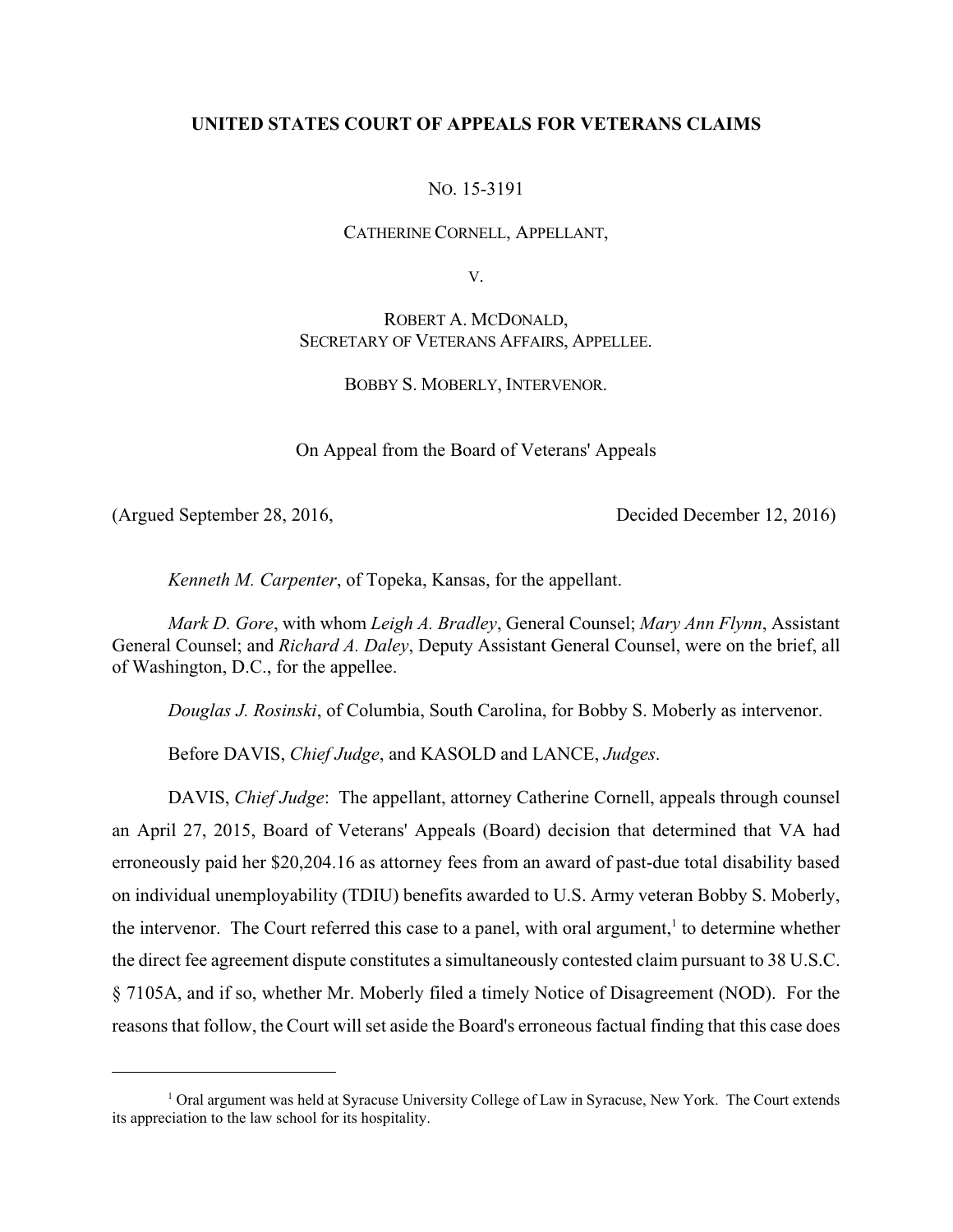not involve a simultaneously contested claim, and affirm the Board's ultimate conclusion that VA's payment of attorney fees to Ms. Cornell was improper.

#### **I. BACKGROUND**

Mr. Moberly served on active duty in the U.S. Army from January 1952 to December 1953, including service in Korea. The VA regional office (RO) and the Board denied his claims for bilateral hearing loss and tinnitus, and he filed pro se a Notice of Appeal (NOA) at the Court. Ms. Cornell entered an appearance and agreed to represent Mr. Moberly before the Court on his hearing loss and tinnitus claims without charging an attorney fee or litigation expenses. *See Moberly v. Shinseki*, No. 10-0449 (Vet. App. July 27, 2010, Fee Agreement). Subsequently, the parties filed a joint motion to remand the case to the Board, which the Court granted on October 6, 2010.

In November 2010, Ms. Cornell and Mr. Moberly entered into a direct fee representation agreement stating that Ms. Cornell would represent Mr. Moberly in his claim for bilateral hearing loss and tinnitus before VA, the Board, and the Court. The scope of the agreement included representation on "all issues or claims in the case[,] including obtaining the maximum rating available . . . and any other claim or benefit reasonably raised by the evidence." Record (R.) at 437. The agreement provided for a contingency fee of 20% of all awards for past-due benefits and allowed VA to withhold the attorney fees from any lump sum payment owed to Mr. Moberly. R. at 437-38.

On remand, the Board granted Mr. Moberly disability benefits for bilateral hearing loss and tinnitus. In an August 23, 2011, decision, the RO implemented the Board's decision and assigned Mr. Moberly an 80% disability rating for bilateral hearing loss and a 10% disability rating for tinnitus, both ratings effective January 2006. The August 2011 rating code sheet noted that Mr. Moberly met "the schedular requirements for IU [individual unemployability], but there is no evidence showing he is unable to work due to these disabilities." R. at 314. Mr. Moberly's award for bilateral hearing loss and tinnitus resulted in retroactive benefits, and in a letter dated September 22, 2011, VA withheld \$18,308.81 from Mr. Moberly's past-due benefits pursuant to the fee agreement with Ms. Cornell. In a letter dated November 2, 2011, Ms. Cornell wrote to Mr. Moberly to inform him that she had "closed [his] file at [her] office because at this time, there is no further work to be done on your claim." R. at 7; *see also* R. at 232.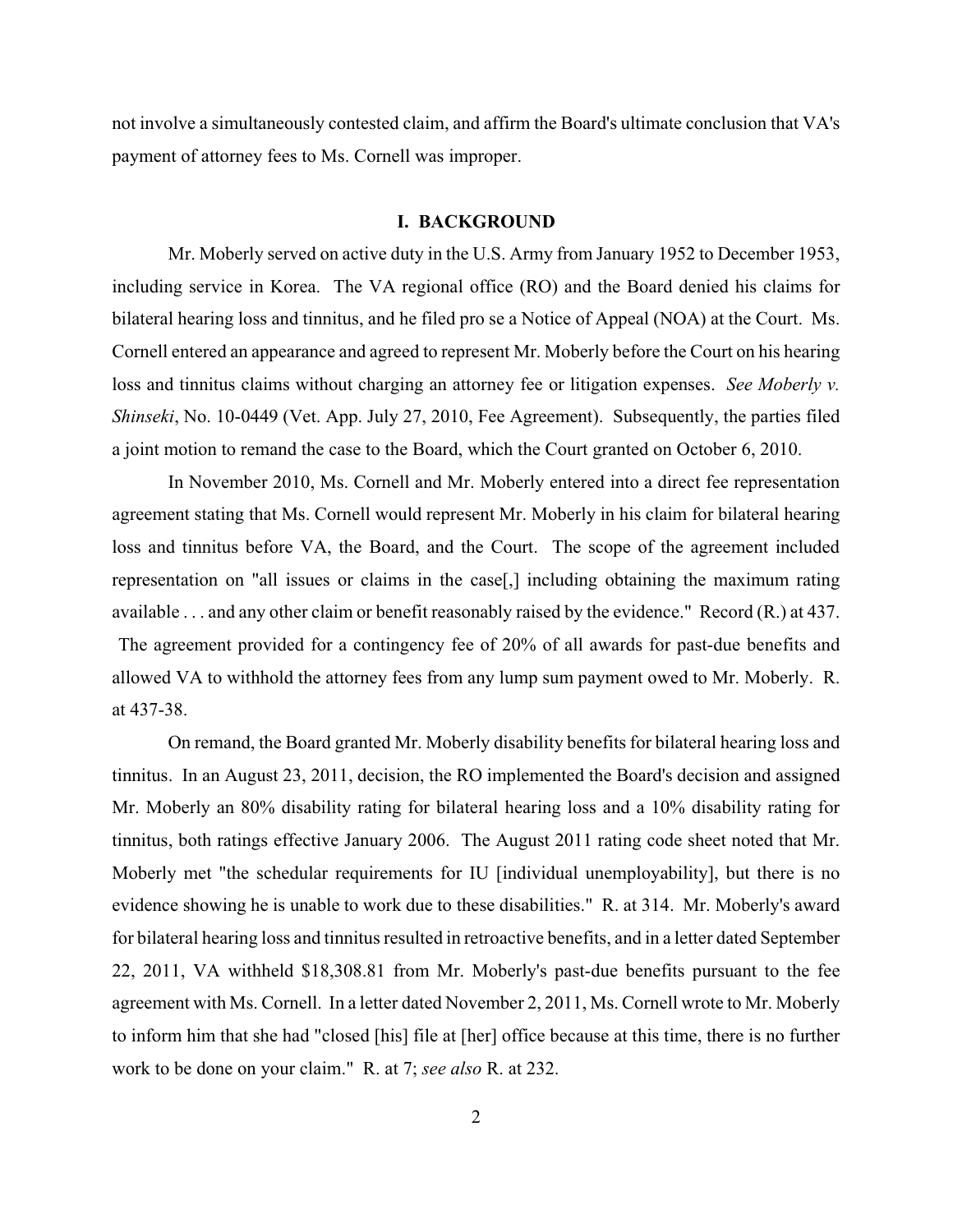On November 7, 2011, Mr. Moberly appointed Disabled American Veterans (DAV) his accredited representative.<sup>2</sup> DAV filed on behalf of Mr. Moberly a claim for an increased rating  $-$ TDIU – on January 25, 2012. In addition to filing the increased-rating claim, DAV submitted a letter dated February 3, 2012, from Dr. Michelle R. Franey, opining that Mr. Moberly was unable to work as a result of his severe hearing loss. On May 4, 2012, the RO granted Mr. Moberly TDIU benefits effective January 2006. In a May 8, 2012, decision mailed to Ms. Cornell with a copy to Mr. Moberly, the RO stated that the parties had filed a valid fee agreement and that the RO was withholding \$20,204.16 for possible payment of fees. R. at 247. On July 24, 2012, the RO indicated that a check to Ms. Cornell for \$20,204.16 would be released. On July 31, 2012, DAV submitted an NOD to the May 8, 2012, decision, and included a copy of an NOD Mr. Moberly completed that was dated May 11, 2012.

In December 2012, VA informed Ms. Cornell that she was paid the \$20,204.16 in error and that she should settle this debt with Mr. Moberly. In January 2013, Ms. Cornell filed an NOD to the December 2012 VA letter. In response to Mr. Moberly's NOD, on February 1, 2013, the RO reviewed the file and determined that Ms. Cornell was not eligible for attorney fees because she was no longer Mr. Moberly's representative; the RO also informed Ms. Cornell that the NOD she filed to the December 2012 letter was invalid because a denial of fees was never issued but rather the December 2012 letter constituted a notification letter.<sup>3</sup> In February 2013, Ms. Cornell then filed an NOD to the RO's February 1, 2013, decision.

On September 6, 2014, VA issued an SOC recognizing Mr. Moberly's July 2012 NOD and Ms. Cornell's January and February 2013 NODs. The SOC characterized the issue on appeal as whether Ms. Cornell was entitled to payment of attorney fees of \$20,204.16; the SOC concluded that she was not. In October 2014, Mr. Moberly requested that VA expedite the appeal, and mentioned the actions Ms. Cornell took after she had received the \$20,204.16. R. at 8. Mr. Moberly stated:

<sup>&</sup>lt;sup>2</sup> DAV is a nonprofit veterans service organization chartered by Congress and recognized by VA to prepare, present, and prosecute claims for benefits. DAV receives no fees or compensation for services rendered in connection with claims. *See* 38 U.S.C. § 5902.

<sup>&</sup>lt;sup>3</sup> Ms. Cornell filed a petition for extraordinary relief in the nature of a writ of mandamus seeking an order from the Court to compel VA to issue a Statement of the Case (SOC) in response to the NODs filed in response to VA's decision of December 3, 2012, and February 1, 2013. *See Cornell v. McDonald*, No. 14-2559 (Vet. App. Aug. 2014 petition filed for issuance of SOC). On September 16, 2014, the Court granted Ms. Cornell's motion to dismiss her petition because VA had issued an SOC on September 6, 2014.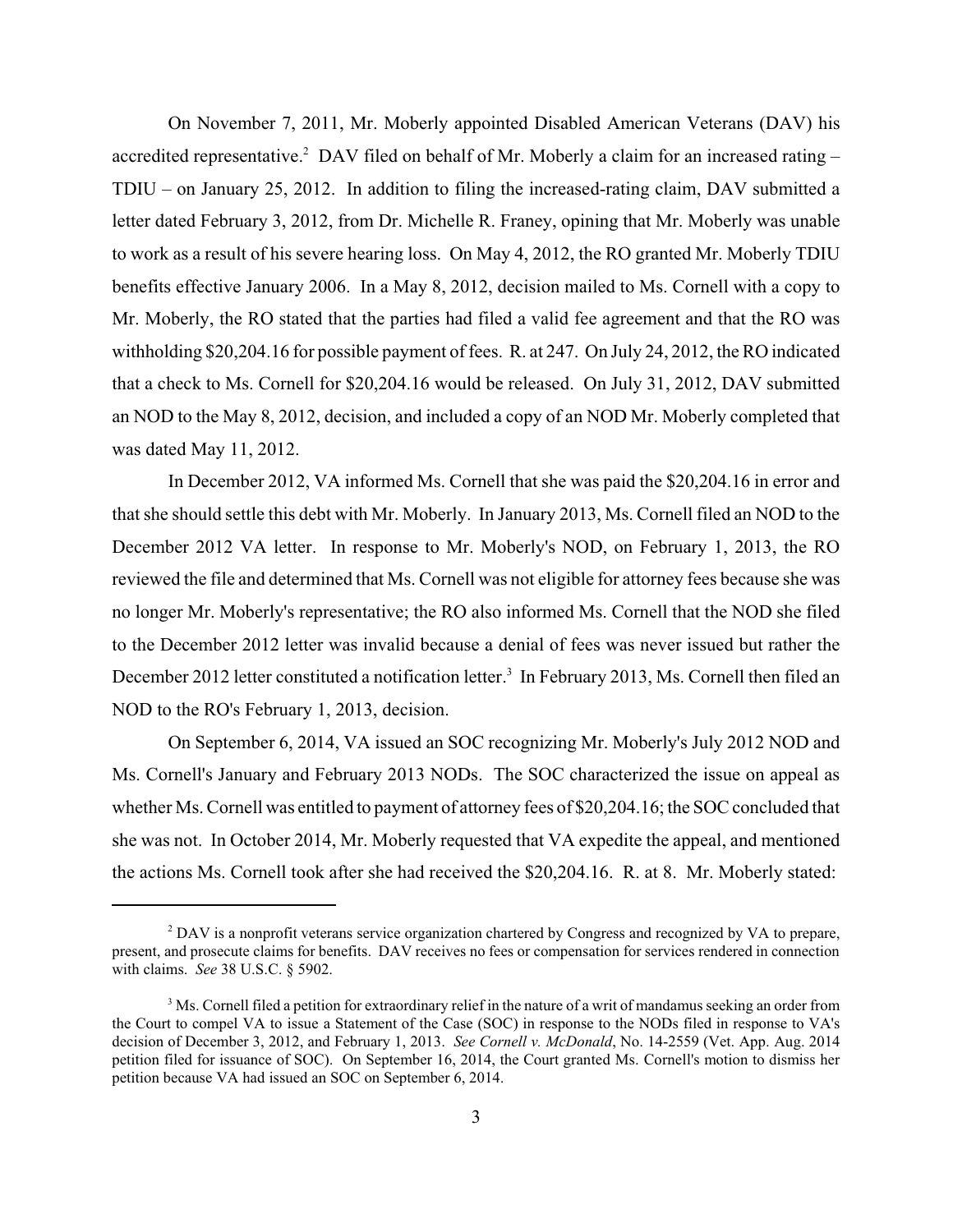The appellant, who had closed my file many months earlier, contacted my wife by phone and asked us "what was going on" because she had received money. After realizing that we were unaware of this, she said she wanted to send paperwork for me to sign (to get her back on my case). We advised her that I already had a representative and would not sign anything. That was the last time we heard from her.

R. at 102.

On April 27, 2015, the Board determined that the fee dispute matter did not constitute a simultaneously contested claim, and found that the payment of the attorney fees to Ms. Cornell was improper; it is this decision that is the basis for this appeal.

On August 21, 2015, Ms. Cornell filed an NOA with the Court. A month later, VA paid Mr. Moberly \$20,204.16. The Court submitted the case to a panel and scheduled oral argument for September 28, 2016. On September 20, 2016, VA filed a *Solze* notice<sup>4</sup> informing the Court that it had failed to send a copy of the May 2012 RO decision to Mr. Moberly's representative, DAV, suggesting that the decision was not final. After oral argument, Ms. Cornell filed an opposed motion for leave to file supplemental briefing addressing the issues of when DAV received actual notice of the May 2012 RO decision as well as the scope of this decision.

### **II. THE PARTIES' ARGUMENTS**

Ms. Cornell asserts that she is entitled to the attorney fees because she represented Mr. Moberly on the underlying claim for service connection for bilateral hearing loss and tinnitus that formed the basis for his schedular TDIU award. Although she initially argued in her brief that the the Board and the Court were without jurisdiction to address the fee matter because the RO's May 2012 decision was a final decision, she conceded at oral argument that Mr. Moberly's NOD was timely received by VA, abating the finality of the May 2012 decision. Ms. Cornell, however, argues that on receipt of the timely filed NOD VA failed to provide to her a copy of the SOC and remand is warranted. *See Manlicon v. West*, 12 Vet.App. 238, 240-41 (1999) (requiring remand when an SOC is not issued in response to a timely filed NOD); *see also* 38 U.S.C. § 7105A(b) (requiring VA

<sup>&</sup>lt;sup>4</sup> In *Solze v. Shinseki*, the Court held that parties to a case have "a duty to notify the Court of developments that could deprive the Court of jurisdiction or otherwise affect its decision." 26 Vet.App. 299, 301 (2013) (per curiam order).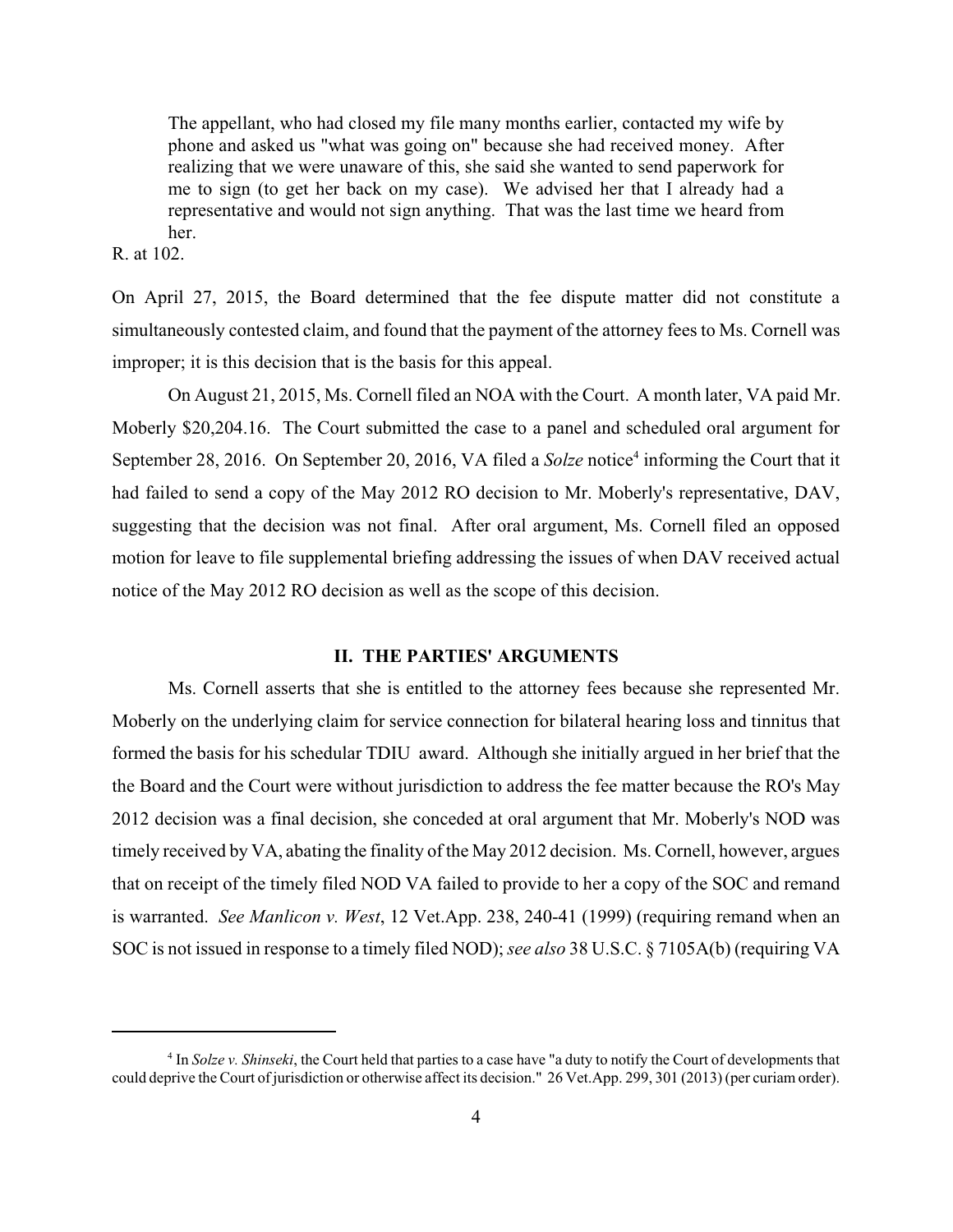to furnish an SOC to all parties in interest after an NOD is filed); 38 C.F.R. § 19.9(a) (2016) (providing for remand for a procedural error).

The Secretary asserts that Ms. Cornell did not reasonably raise the issue of TDIU when she represented Mr. Moberly on his initial claims for bilateral hearing loss and tinnitus, and therefore, she is not entitled to attorney fees. With regard to jurisdiction, the Secretary argues that the Board and the Court had jurisdiction over the fee eligibility because Mr. Moberly filed a timely NOD to the May 2012 RO decision, or, alternatively, that VA extended Mr. Moberly's time to file his NOD under 38 C.F.R. § 3.109(b) (2016) (allowing VA to extend the time to challenge an adverse decision for good cause shown).

Mr. Moberly, the intervenor, argues that Ms. Cornell is not entitled to the fee because she did nothing to earn the fee. Accordingly, any fee paid to her is per se unreasonable. He asks the Court to prohibit VA from seeking recoupment from him of the \$20,204.16, contending that VA either waived the right when it issued payment to him on September 2015 in light of the erroneous payment to Ms. Cornell, or that VA assigned its rights of recoupment to Ms. Cornell as evidenced by its December 2012 letter.

After briefing and oral argument Ms. Cornell filed a motion for leave to file supplemental briefing. The briefs, citations to supplemental authorities, and the oral argument addressed the arguments relevant to this appeal and the Court requires no further briefing on the issues. Therefore, as a preliminary matter the Court will deny Ms. Cornell's motion for leave to file supplemental briefing.

#### **III. ANALYSIS**

Although Ms. Cornell presents jurisdictional and procedural arguments in her efforts to overturn the Board's April 2015 decision, this case resolves around rather simple, undisputed facts. Because the issue of Ms. Cornell's entitlement to the attorney fees is the critical part of this appeal, the Court will address this issue first and then address Ms. Cornell's procedural and jurisdictional arguments.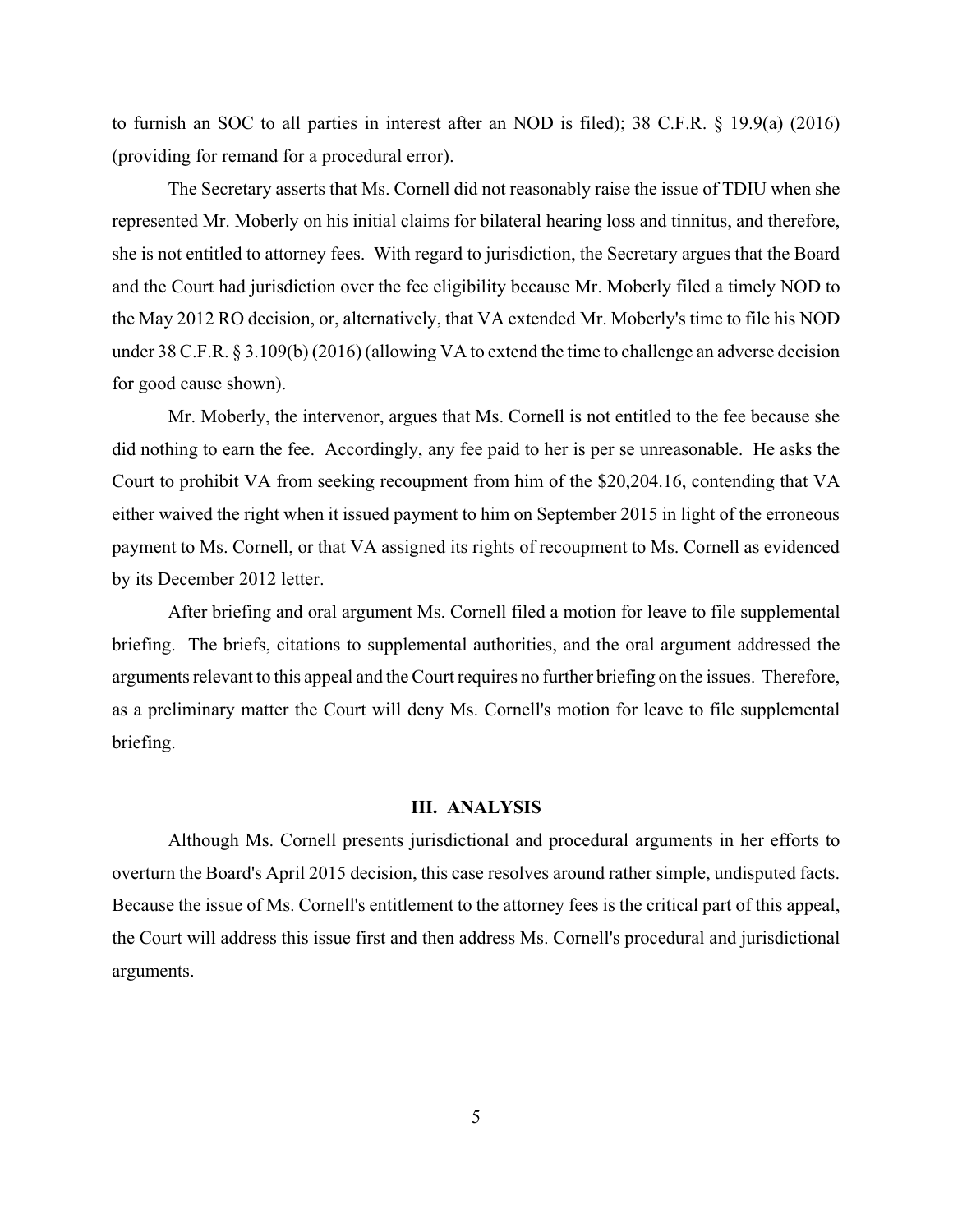#### A. No Entitlement to a Second Attorney Fee Award

It is undisputed that Ms. Cornell successfully represented Mr. Moberly on his claim for bilateral hearing loss and tinnitus. As a result of her representation, the Board awarded service connection for hearing loss and tinnitus and the RO then assigned Mr. Moberly an 80% disability compensation rating for hearing loss and a 10% disability rating for tinnitus effective January 2006. Based on the parties' November 2010 fee agreement, VA paid Ms. Cornell 20% of Mr. Moberly's past-due benefits, totaling \$18,208.81 in attorney fees. After receiving her fees, Ms. Cornell abandoned her client, informed him that there was nothing further she could do for him, and closed his file.

 Even after terminating the attorney-client relationship, Ms. Cornell now argues that she is entitled to \$20,204.16 in attorney fees, representing 20% of Mr. Moberly's past-due TDIU benefits. She asserts that VA assigned Mr. Moberly TDIU benefits based on the initial 80% disability rating for bilateral hearing loss – the matter she successfully represented Mr. Moberly on before this Court. *See* 38 C.F.R. § 4.16(a) (2016) (awarding TDIU when a veteran is unable to secure or follow a substantially gainful occupation as a result of service-connected disabilities and there is one disability rated 60% or more than one disability with at least one of the disabilities rated 40% and sufficient disability to bring the combined rating to 70%).

In support of her argument, Ms. Cornell relies on *Mason v. Shinseki*, where an attorney was entitled to 20% of the past-due benefits awarded to the veteran because the benefits were based on the claim filed with VA based on underlying issues the attorney successfully appealed to the Court. 13 Vet.App. 79, 86 (1999) (*Mason I*). In *Mason I*, the Court held that the attorney was entitled to 20% in attorney fees and that the attorney need not have represented the veteran before the Board or VA to secure the award of past-due benefits. *Id*. The Court further noted that if eligibility for a TDIU rating was reasonably raised by the evidence of record as part of the underlying claim for disability compensation before VA, then TDIU is part of the initial rating and the attorney would be entitled to 20% of such an award. *Id*.

Although TDIU is not a separate claim for benefits but either part of an initial claim for benefits or part of an increased-rating claim, TDIU must be expressly raised by the veteran or reasonably raised by the record. *See Rice v. Shinseki*, 22 Vet.App. 447, 453 (2009). Ms. Cornell did not raise the issue of TDIU as part of Mr. Moberly's claim for bilateral hearing loss and tinnitus,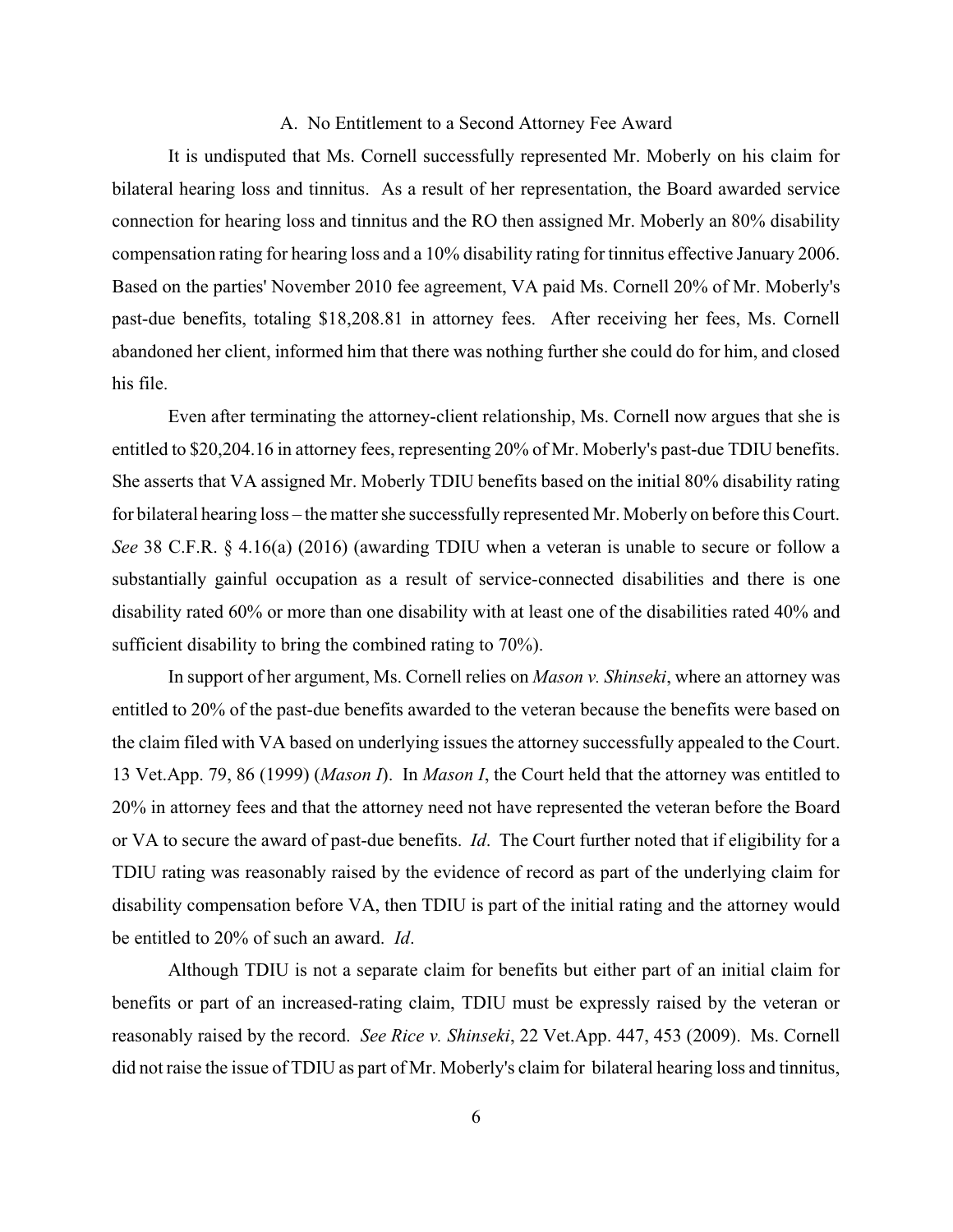nor was the issue raised by the record. After successfully obtaining a remand from the Court, which did not mention TDIU or Mr. Moberly's unemployability, Ms. Cornell presented a written brief to the Board arguing for service connection for Mr. Moberly's bilateral hearing loss and tinnitus; however, she presented no argument for TDIU in her brief nor did she submit to the Board evidence of Mr. Moberly's unemployability based on his hearing loss or tinnitus. R. at 340-50. The record reflects that the August 2011 RO decision implementing the Board's decision awarding service connection for bilateral hearing loss and tinnitus noted that the "vet[eran] meets schedular requirements for I[ndividual] U[nemployability], but there is no evidence showing he is unable to work due to these disabilities." R. at 314. DAV – not Ms. Cornell – filed Mr. Moberly's TDIU claim and submitted medical evidence of his unemployability due to hearing loss; DAV submitted this evidence 6 months after Mr. Moberly received his initial rating for bilateral hearing loss and tinnitus. In *Jackson v. Shinseki*, the Federal Circuit denied attorney fees arising from a veteran's TDIU award because the attorney presented no evidence of the veteran's unemployability before the Board issued a decision. 587 F.3d 1109, 1109-11 (Fed. Cir. 2009).

Ms. Cornell presents no additional argument that she *contributed* to Mr. Moberly's award for TDIU. *See Scates v. Nicholson,* 282 F.3d 1362, 1366 (Fed. Cir. 2002) (holding that an attorney "may receive a fee that fairly and accurately reflects his *contribution* to and responsibility for the benefits awarded") (emphasis added). In fact, Ms. Cornell admits that she closed Mr. Moberly's case prematurely and overlooked the possibility of individual unemployability benefits. *See* Appellant's Reply Brief (Br.) at 6. Accordingly, Ms. Cornell has not demonstrated clear error in the Board's finding that she is not entitled to attorney fees. *Scates*, 282 F.3d at 1368 (recognizing that there are factual issues to be resolved in deciding an attorney's claim for fees); *Butts v. Brown*, 5 Vet.App. 532, 534 (1993) (en banc) (holding that the Court reviews factual findings under the "clearly erroneous" standard of review); *see also Hilkert v. West*, 12 Vet.App. 145, 151 (1999) (en banc) (appellant bears burden of demonstrating error on appeal), *aff'd per curiam*, 232 F.3d 908 (Fed. Cir. 2000) (table).

Having determined that Ms. Cornell is not entitled to attorney fees, the Court will address her jurisdictional and procedural attempts to set aside the Board's April 2015 decision.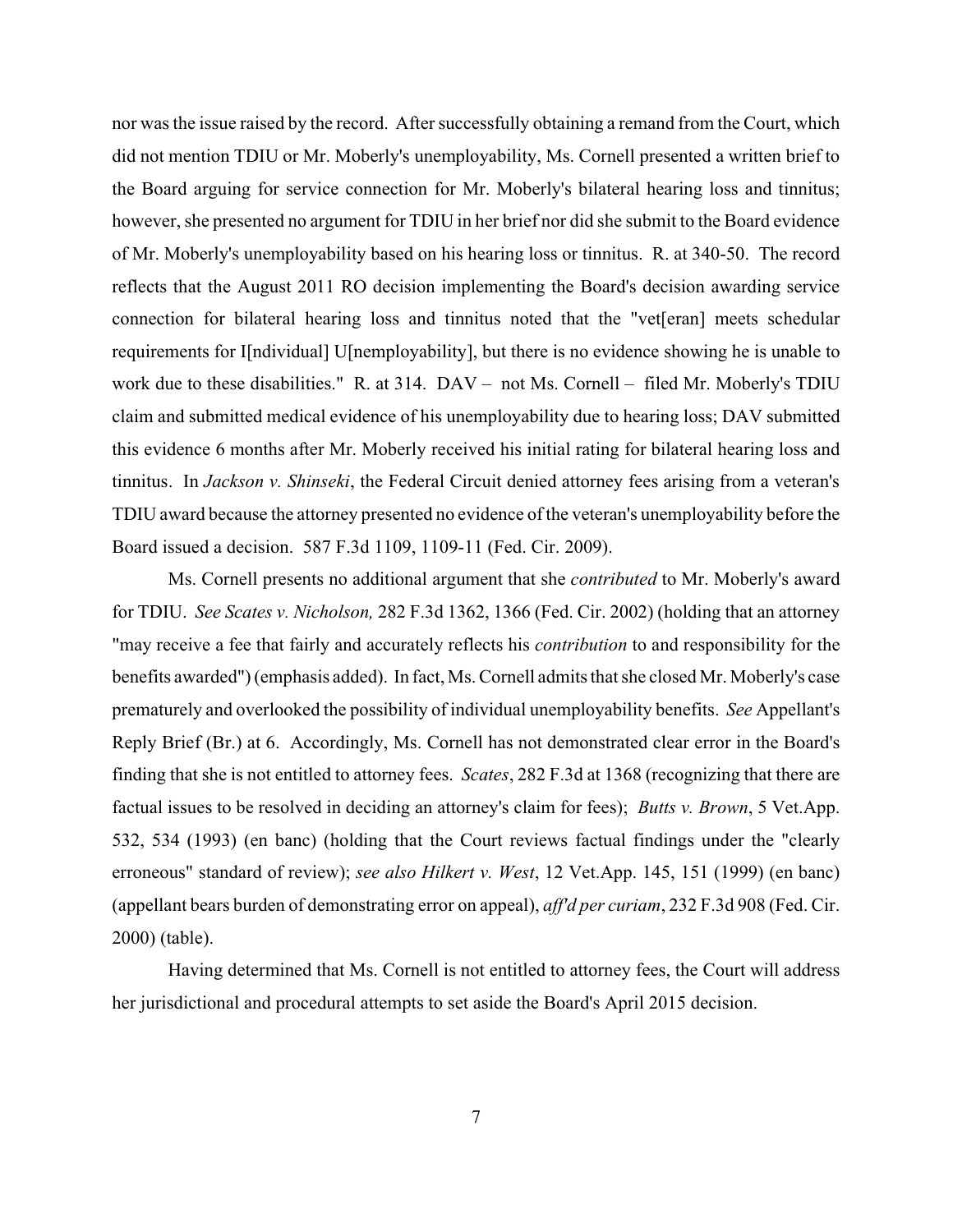#### B. Subject Matter Jurisdiction

The Court's appellate jurisdiction derives exclusively from the statutory grant of authority provided by Congress, and its jurisdiction is limited to review of Board decisions. 38 U.S.C. §§ 7252(a) and 7266. The Board reviews adverse RO decisions affecting the provision of VA benefits and renders the final decision for the Secretary on all questions of law and fact. 38 U.S.C. § 511(a). "The Board is unable to act on a matter absent an appealable, binding RO decision," and in order for the RO decision to be effective proper notice is required. *Sellers v. Shinseki*, 25 Vet.App. 265, 274 (2012); *see also* 38 U.S.C. § 5104(a) (requiring the Secretary to provide notice of decisions affecting the provision of benefits under section 511). If the Board lacks subject matter jurisdiction, then so does the Court. *Ledford v. West*, 136 F.3d 776, 779 (Fed. Cir. 1998) (holding that the Court's "jurisdiction is premised on and defined by the Board's decision concerning the matter being appealed"); *Yi v. Principi*, 15 Vet.App. 265, 267 (2001) ("The Court lacks appellate jurisdiction over any issue that cannot be the subject of a Board decision."). The Court could not have addressed the merits of this appeal without having jurisdiction to do so. The appellant raised jurisdictional concerns in an effort to obfuscate the problem she had by accepting payment for work that she did not do. *See Posey v. Shinseki*, 23 Vet.App. 406, 407 (2010) (holding that the Court "has an independent duty to determine its own jurisdiction").

Ms. Cornell argues that 38 U.S.C. § 5904(d) does not require VA to make a fee eligibility determination. Instead, she contends that VA must withhold and pay attorney fees when the statutory and regulatory requirements are met, and the Board's review is limited to ensuring compliance with the statutory and regulatory requirements. *See* 38 U.S.C. § 5904(d); 38 C.F.R. § 14.636(h) (2016). Therefore, Ms. Cornell asserts that the Board was without subject matter jurisdiction to address the fee eligibility issue. Oral Argument (Arg.) 13:25-14:45 *Cornell v. McDonald*, U.S. Vet.App., No. 15-3191 (argued Sept. 28, 2016).

Congress provided a statute for the direct payment of fees to attorneys representing veterans. To receive direct payment of attorney fees from a veteran's past-due benefits, the parties' fee agreement must reflect that (1) the total fee payable may not exceed 20% of past-due benefits awarded on the basis of the claim, (2) the Secretary pays the attorney directly from the any past-due benefits awarded on the basis of the claim, and (3) payment is contingent on a resolution favorable to the claimant. 38 U.S.C. § 5904(d)(1), (2); 38 C.F.R. § 14.636(h) (2016). The U.S. Court of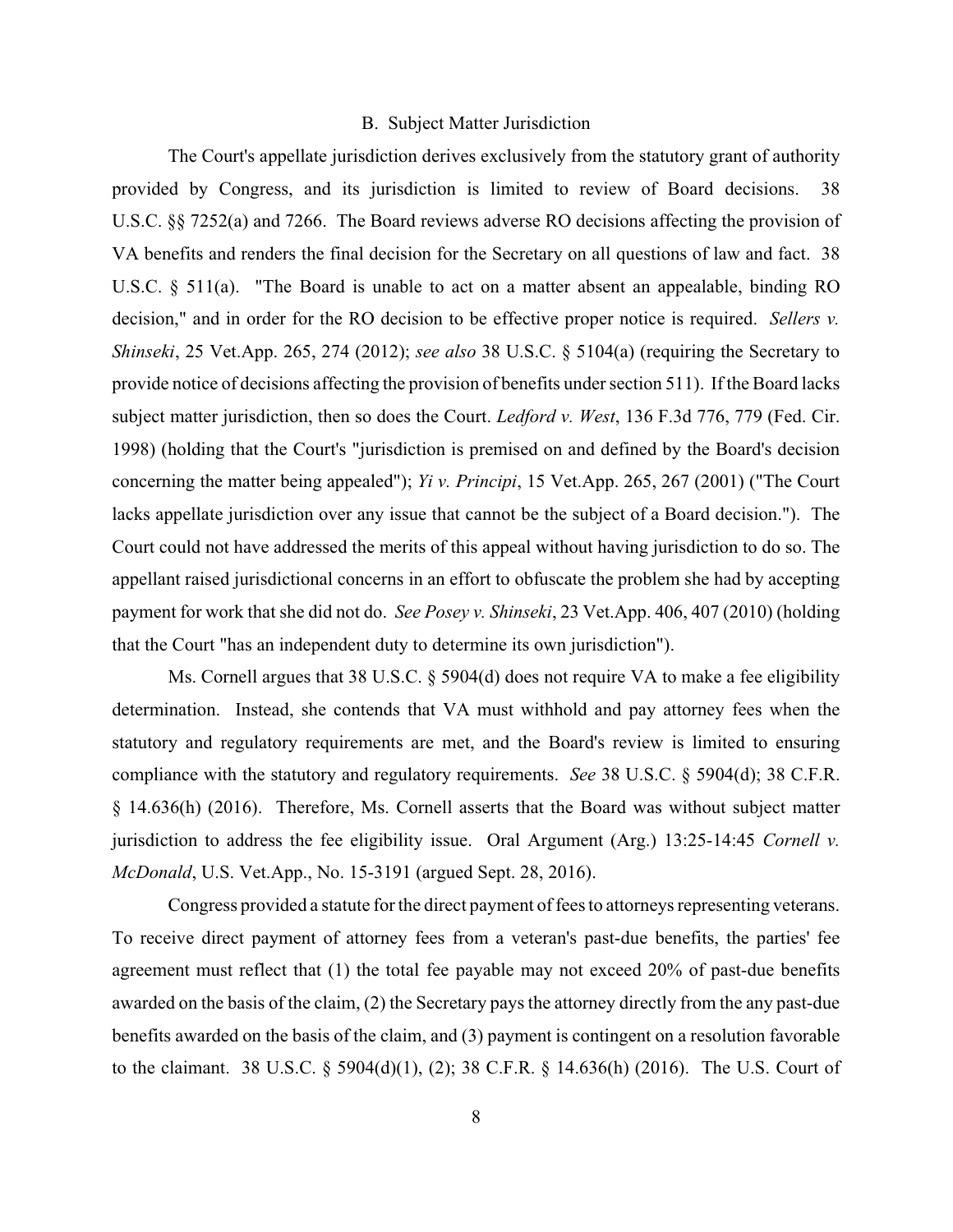Appeals for the Federal Circuit (Federal Circuit) provided specific guidance with respect to determining entitlement to attorney fees where a client terminates an attorney's representation. *Scates*, 282 F.3d at 1366.<sup>5</sup> In *Scates*, the Federal Circuit held that an attorney who has been discharged during the case "is entitled only to a fee reflecting his [or her] contribution to the litigation." *Id*. The Federal Circuit noted that the line between "entitlement to attorney fees" and "reasonableness and excessiveness of attorney fees" is not necessarily clear and bright. *Id*. Recently, this Court held that in reviewing fees for reasonableness, the Secretary may consider not only the regulatory factors set out in 38 C.F.R. § 14.636(e), but also "other factors pertinent to the specific circumstances of the case." *Bly v. McDonald*, 28 Vet.App. 256, 264 (2016). In addition to statutory law and interpretative caselaw, the model rules of professional conduct provide general guidance in determining when an attorney fee is reasonable, considering such factors as the time required to represent the client, the difficulty of the legal questions, and the legal skill required to perform the legal service properly. *See, e.g.*, MODEL RULES OF PROF'L CONDUCT r. 1.5 (AM. BAR ASS'N 2015) ("A lawyer shall not . . . collect an unreasonable fee . . . . "); ILL. RULES OF PROF'L CONDUCT 2010 ("A lawyer shall not . . . collect an unreasonable fee . . . .").<sup>6</sup>

After Ms. Cornell filed an NOD to the February 2013 decision, the Board reviewed de novo the RO's eligibility finding and issued its decision in April 2015. *See* 38 U.S.C. § 7104 (entitling an appellant to "one review on appeal to the Secretary"); *Disabled Am. Veterans v. Sec'y of Veterans Affairs*, 419 F.3d 1317,1319 (Fed. Cir. 2005) ("[T]he Board conducts de novo review of [RO] proceedings based on the record."). By February 2013, Ms. Cornell had physical possession of the money and the issue was not only eligibility to receive the fees but also reasonableness in retaining the fees paid to her. *See Scates*, 282 F.3d 1366 (recognizing the less than bright line between entitlement to fee and reasonable of fee). The Board found that Ms. Cornell's claim to the fees arising from Mr. Moberly's past-due TDIU benefits award "is unconscionable and amounts to a windfall she neither earned nor was entitled [to]." R. at 11. Because an attorney may receive "only a fee that fairly and accurately reflects his [or her] contribution to and responsibility for the benefits

 $\delta$  In this case, the attorney-client relationship was terminated by Ms. Cornell rather than by the veteran Mr. Moberly; however, this fact does not change the logic or render the Federal Circuit's decision inapplicable.

 $6$  Ms. Cornell signed both fee agreements as an attorney practicing in Illinois. *See* R. at 294, 418 (Nov. 2010) and Sept. 2011 fee agreements listing association with firms in Oak Park, Illinois, and Des Plaines, Illinois).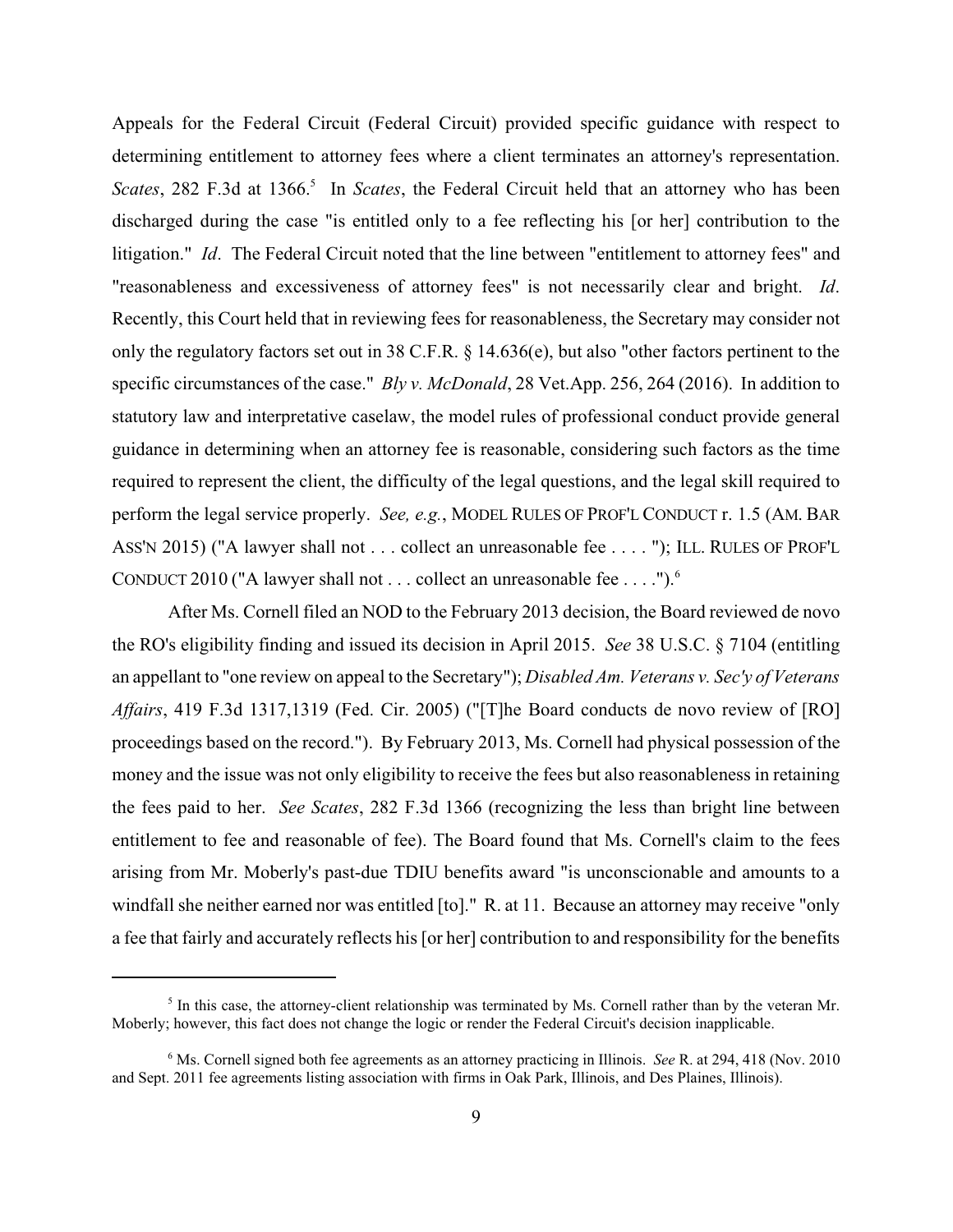awarded," contrary to Ms. Cornell's assertions, the Board may consider not only the statutory and regulatory requirements of section 5904(d) and  $\S 14.636(e)$  and (h) with respect to eligibility for and reasonableness of fees, but the Board may also consider other factors pertinent to the specific circumstances of the case. *See Bly*, *supra*; *Scates*, 282 F.3d at 1366-67. Here, the Board reviewed the RO's fee eligibility decision, considering the statutory and regulatory law in addition to the fact that Ms.Cornell terminated the attorney-client relationship with Mr. Moberly and failed to recognize his potential claim for TDIU benefits. The Board concluded that Ms. Cornell did nothing to earn the \$20,204.16 in attorney fees that VA erroneously paid her. Because the Board issued a final decision as to Ms. Cornell's entitlement to the \$20,204.16 attorney fee, the Court has jurisdiction over this appeal. *Ledford, supra*.

## C. Simultaneously Contested Claim

Despite the Board's finding that this case does not involve a simultaneously contested claim, the Secretary concedes that the attorney fee dispute involves such a claim. *See* Secretary's Br. at 8-9 (conceding that the Board erred in characterizing the case as not involving a simultaneously contested claim). The Court agrees. In *Mason v. Shinseki*, the Federal Circuit deferred to the Secretary's interpretation of his regulation 38 C.F.R. § 20.3(p) defining "simultaneously contested claims [to] include the situation in which 'the allowance of one claim results in the payment of a lesser benefit to another claimant.'" 743 F.3d 1370, 1376 (Fed. Cir. 2014) (*Mason II*). The Federal Circuit concluded that the

[d]irect payment of attorney fees under  $\S$  5904(d) results in lesser payment to veterans based on the award of past due benefits[;] [a]nd direct-fee requests concern contested claims: one by an attorney and one by a veteran, both directed at recovery of a portion of a payment of funds on an award of past-due benefits.

*Id.*

Here, the parties' attorney fee dispute arose after VA erroneously paid \$20,204.16 to Ms. Cornell based on a direct fee pay agreement under section 5904(d). R. at 416-18. At the time, VA's payment of \$20,204.16 resulted in payment of a lesser amount in benefits to Mr. Moberly.<sup>7</sup> See *Scates*, 282 F.3d at 1369 (Fed. Cir. 2002) ("[S]ince the [VA's] payments to [the attorney] will be

 $^7$  After the Board decision, the Secretary paid Mr. Moberly \$20,204.16 but that does not affect our analysis of whether the Board's finding was clearly erroneous because our analysis is based on the record at the time of the Board's decision. 38 U.S.C. §§ 7104(a) (stating that the Board decision is based on the evidence in the record), 7252(b) ("Review in the Court shall be on the record of proceedings before the Secretary and the Board.").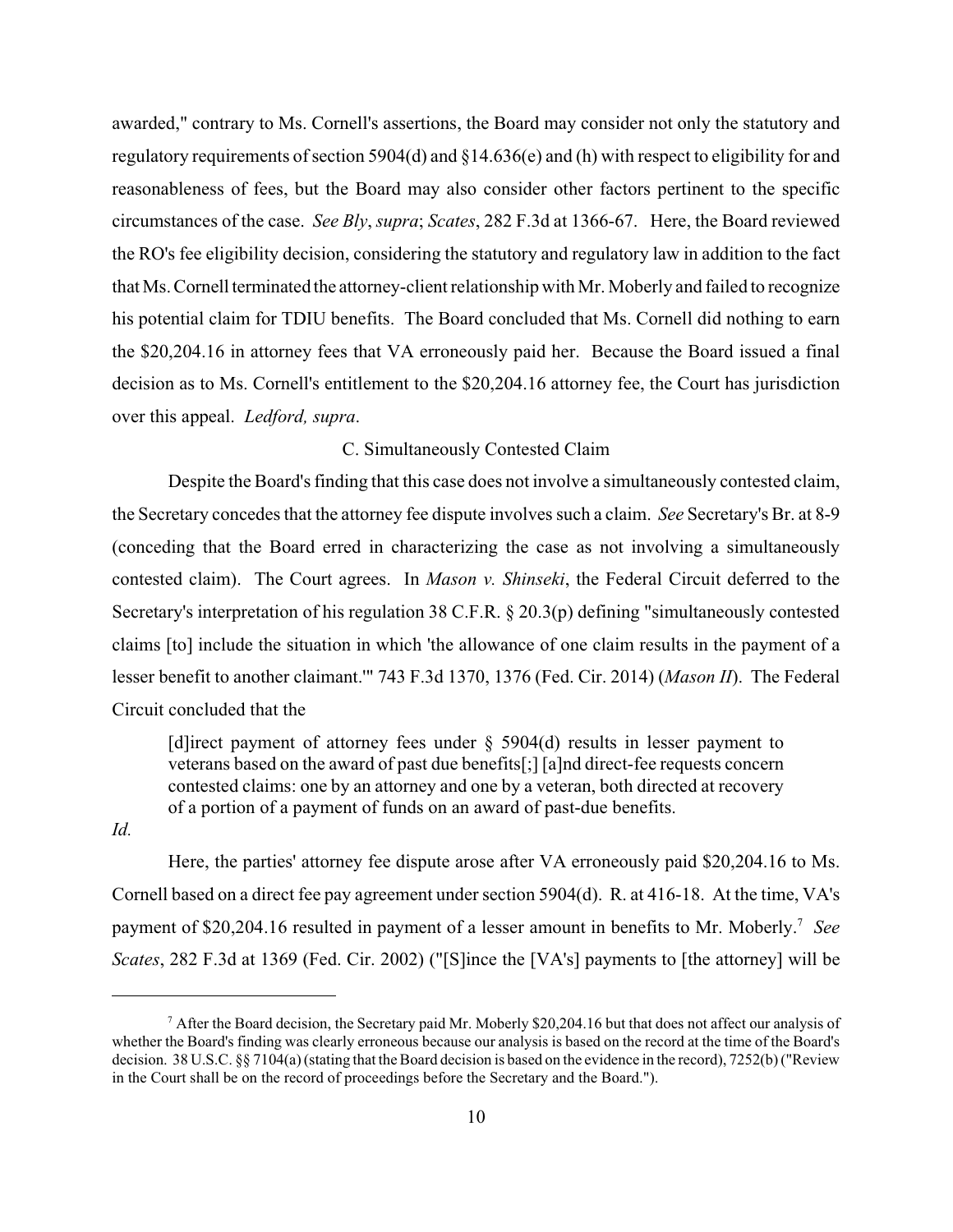made from the twenty percent of [the veteran's] accrued benefits that [VA] withheld . . . . [i]f less than twenty percent is paid to [the attorney], presumably the balance will be paid to [the veteran]."). Because the Court finds that *Mason II* controls the attorney fee dispute in this case, the Court will set aside the Board's clearly erroneous finding that this case did not involve a simultaneously contested claim. 38 U.S.C.  $\S 7261(a)(4)$  (directing the Court to set aside material adverse findings if they are clearly erroneous); *Gilbert v. Derwinski*, 1 Vet.App. 49, 53 (1990) ("'A finding is "clearly erroneous" when although there is evidence to support it, the reviewing court on the entire evidence is left with the definite and firm conviction that a mistake has been committed.'" (quoting *United States v. U .S. Gypsum Co.*, 333 U.S. 364, 395 (1948))).

As this case involves a simultaneously contested claim, Ms. Cornell initially argued that Mr. Moberly did not file a timely NOD, and therefore, the RO's May 2012 decision that she was entitled to benefits was a final decision. *See* 38 U.S.C. § 7105A(a) (requiring that an NOD in a simultaneously contested claim be filed within 60 days from the notice of an adverse decision). In light of VA's *Solze* notice, however, Ms. Cornell conceded at oral argument that Mr. Moberly had filed a timely NOD to the May 2012 RO decision because VA failed to provide Mr. Moberly's representative DAV with a copy of the decision. 38 U.S.C. § 5104(a) (requiring VA to provide notice to the claimant and his or her representative of decisions affecting benefits); *Cox v. West*, 149 F.3d 1360, 1365 (Fed. Cir. 1998) (holding that 38 U.S.C. § 5904(d)(2)(A), which provides for payment of attorney fees out of past-due benefits owed to a veteran, was a law that affects the provision of benefits); *Tablazon v. Brown*, 8 Vet.App. 359, 361 (1995) (holding that "where VA has failed to procedurally comply with statutory mandated requirements, a claim does not become final for purposes of appeal to the Court" and thus "there is no final board decision before us for review").

Mr. Cornell also acknowledged that as of July 31, 2012, DAV filed a timely NOD for Mr. Moberly; DAV's filing demonstrated that it had actual knowledge of the May 2012 decision and that DAV's actual knowledge cured the statutory notice error. Oral Arg. at 4:44 -5:25 *Cornell v. McDonald*, U.S. Vet. App No. 15-3191 (argued Sept. 28, 2016) (Ms. Cornell's counsel conceding that in light of the *Solze* filing, Mr. Moberly's NOD is timely); Citation to Supplemental Authority by the Appellant (Sept. 26, 2016) (noting that the July 31, 2012, NOD was timely received by VA); *see also Sellers*, 25 Vet.App. at 277 ("[O]ur caselaw makes clear that defects of decisional notice are cured when the record demonstrates that the claimant and his representative *actually* received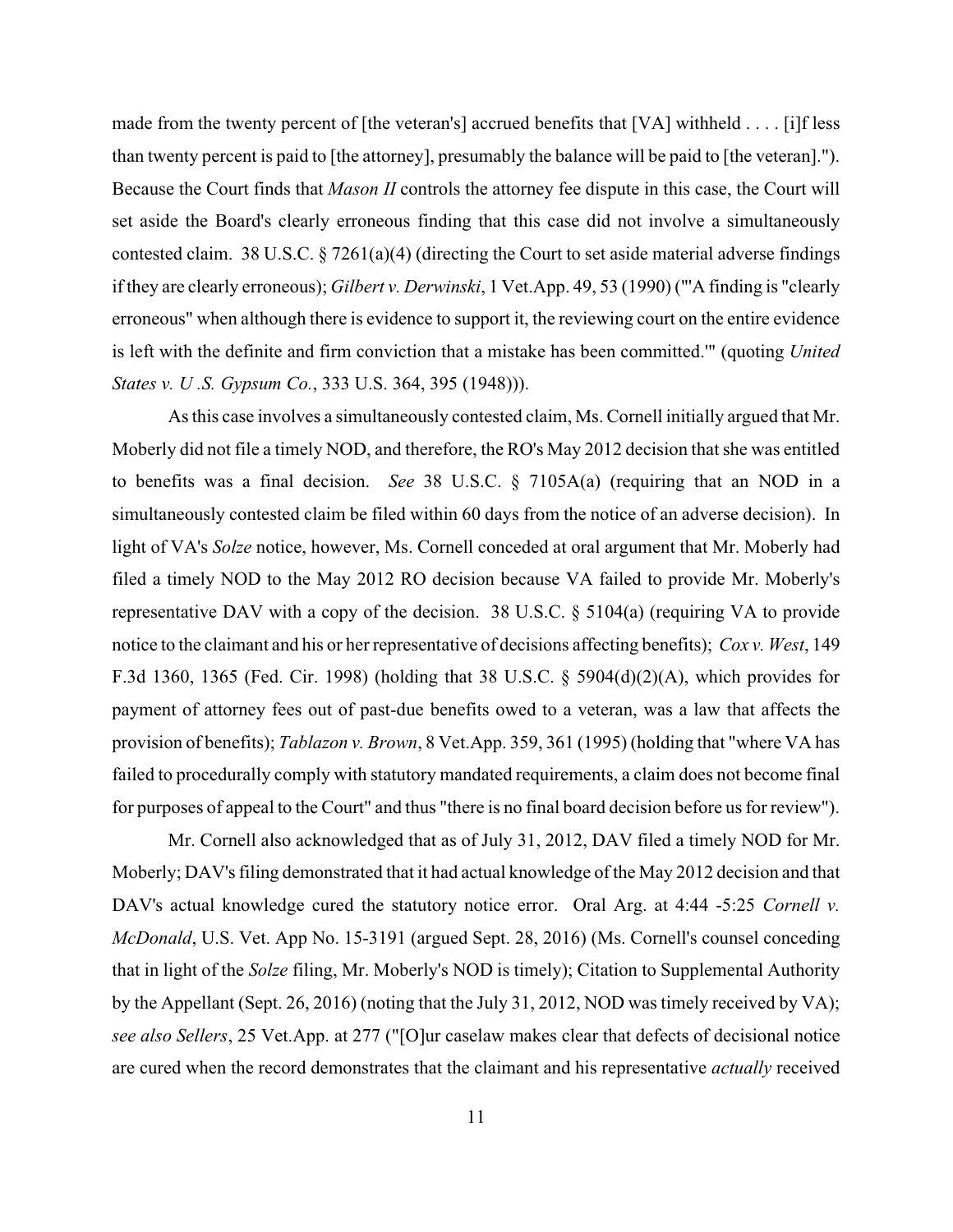notice of the decision."). Further, the record on appeal supports a finding that Mr. Moberly filed a timely NOD because DAV possessed actual knowledge as of July 31, 2012, and DAV filed Mr. Moberly's NOD the same day. *Vogan v. Shinseki*, 24 Vet.App. 159, 164 (2010) (holding that, "in assessing the prejudicial effect of any error of law or fact, the Court is not confined to the findings of the Board but may examine the entire record before the Agency, which includes the record of proceedings").

## D. Remand Unwarranted

Although Ms. Cornell conceded that Mr. Moberly filed a timely NOD to the May 2012 RO decision, she argues that remand is nevertheless warranted because she did not receive an SOC as required by the simultaneously-contested-claims statute. 38 U.S.C. § 7105A(b). She contends that VA did not send her an SOC in response to Mr. Moberly's July 2012 NOD and a remand is required for the RO to issue an SOC. *Manlincon v. West*, 12 Vet.App. 238, 240-41 (1999) (holding that the Board erred in not remanding a claim to the RO for issuance of an SOC where it had not been properly furnished); *Holland v. Gober*, 10 Vet.App. 433, 436 (1997) (per curiam order) (vacating Board decision and remanding matter when VA failed to issue SOC after claimant submitted timely NOD).

Assuming arguendo that the Board erred by failing to provide Ms. Cornell with an SOC in response to Mr. Moberly's July 2012 NOD, Ms. Cornell fails to demonstrate that she suffered any prejudice. *Shinseki v. Sanders*, 556 U.S. 396, 409 (2009) (holding that the appellant bears burden of demonstrating prejudicial error on appeal). The record reflects that after reviewing Mr. Moberly's July 2012 NOD, the RO concluded that Ms. Cornell was not entitled to attorney fees, and issued a new decision in February 2013. When the RO received Ms. Cornell's NOD to the new February 2013 decision, the RO joined the appeals and issued an SOC in September 2014. *See* R. at 168 (September 2014 SOC listing Mr. Moberly's July 2012 NOD and Ms. Cornell's January and February 2013 NODs).

Here, there is one set of facts and one issue on appeal: Whether Ms. Cornell is entitled to attorney fees of \$20,204.16 paid to her as a result of Mr. Moberly's past-due TDIU benefits award. Ms. Cornell characterizes the issue as whether VA had the authority to demand that she "settle up" with Mr. Moberly; however, the issue lurking beneath VA's demand for settlement is whether Ms. Cornell is entitled to the \$20,204.16 in attorney fees. During the adjudication of fee entitlement and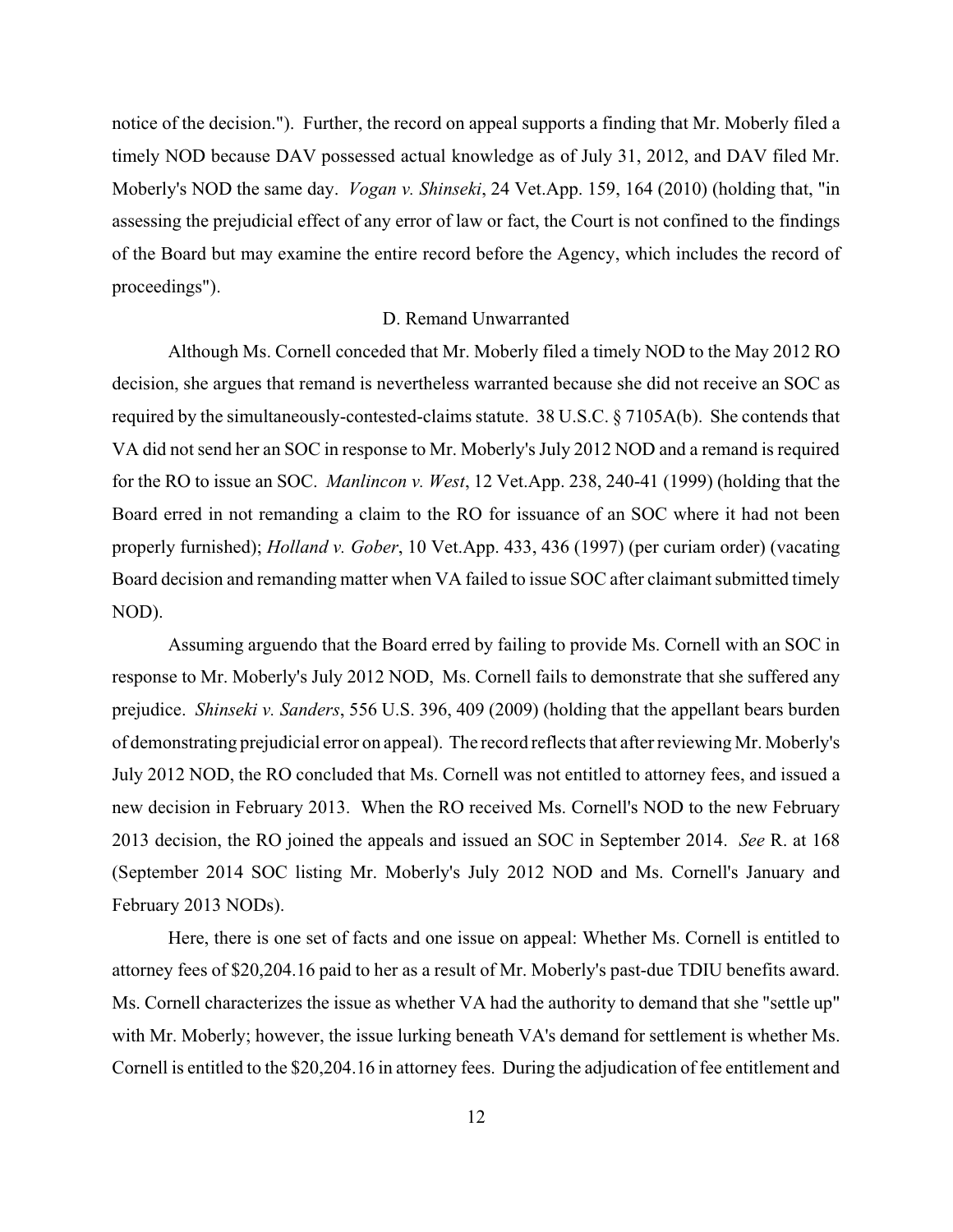the associated NODs, Ms. Cornell presented detailed arguments supporting her disagreements with VA's determinations. R. at 222-26 (Jan. 8, 2013, NOD filed by Ms. Cornell to VA's December 8, 2012, letter); *id.* at 201-10 (Feb. 18, 2013, NOD filed by Ms. Cornell to the RO's Feb. 8, 2013, decision).

At each stage of the process, Ms. Cornell had an opportunity to be heard and to participate in the proceedings. *See Haney v. Nicholson*, 20 Vet.App. 301, 305 (2006) (noting that the Secretary "is required to provide fair process in the adjudication of claims" (citing *Austin v. Brown*, 6 Vet.App. 547 (1994))); *Thurber v. Brown*, 5 Vet.App. 119, 122-26 (1993) (noting general principles of fair process and stating that "VA's nonadversarial claims system is predicated upon a structure which provides for notice and an opportunity to be heard at virtually every step in the process"). In fact, Ms. Cornell has not alleged that she did not have an opportunity to be heard and to participate in the adjudication or appellate process. Indeed, the record on appeal shows that she received an SOC in September 2014 and participated fully in the appellate process. Accordingly, Ms. Cornell has not demonstrated prejudice from any purported procedural errors. 38 U.S.C. § 7261(b)(2) (requiring the Court to "take due account of the rule of prejudicial error"); *Shinseki* , 556 U.S. at 409 (holding that the Federal Circuit's ruling that all statutory notice errors are presumptively prejudicial was inconsistent with this Court's statutory requirement to take due account of the rule of prejudicial error"); *Conway v. Principi*, 353 F.3d 1369, 1374 (Fed. Cir. 2004) ("[T]here is no implicit exemption for the notice requirements of [the VCAA] from the general statutory command in section 7261(b)(2) that [this Court] shall 'take due account of the rule of prejudicial error.'"); *Marciniak v. Brown*, 10 Vet.App. 198, 201 (1997) (holding that remand is unnecessary "[i]n the absence of demonstrated prejudice").

# E. Equitable Defense of Laches

At oral argument, Ms. Cornell invoked the equitable defense of laches against the Secretary for his delay in seeking recoupment of the attorney fees. VA issued its initial decision awarding Ms. Cornell attorney fees in May 2012 and notified her in December 2012 that the payment was erroneous. *See* R. at 247 (May 2012 decision withholding \$20,204.16 as possible attorney fees); *id.* at 228 (Dec. 2012 notice letter from VA that the payment of \$20,204.16 was in error). Ms. Cornell fails to demonstrate that laches applies in situations such as this where the Secretary acted to correct his error within a year. *See McQuiddy v. Ware*, 87 U.S. 14, 20 (1874) ("Equity always refuses to